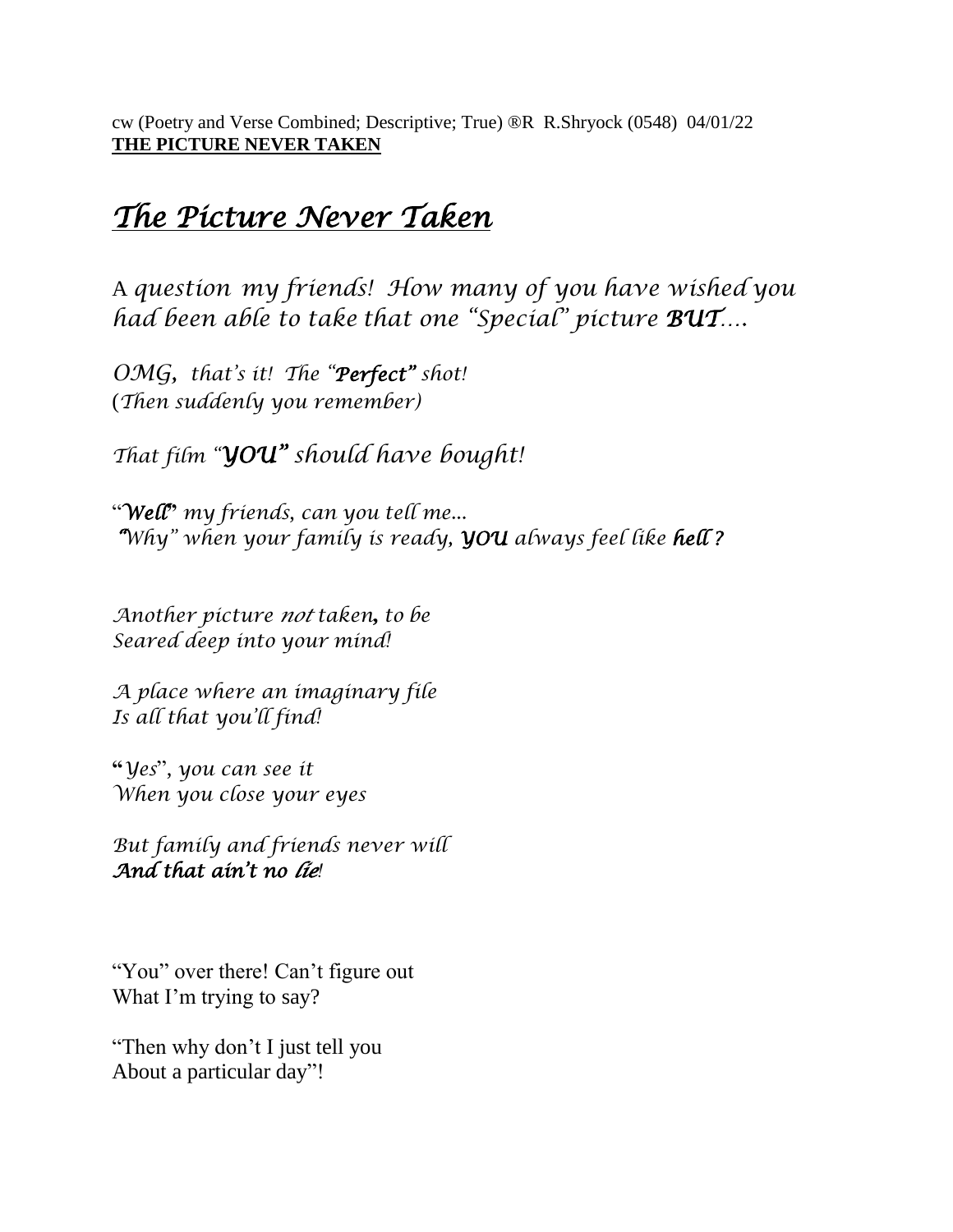*(But first of all, and not to be terse, I think I'll change styles, More like a story And less like verse)!*

This specific night, I remember holding my two year old daughter close to me in one arm!

I then asked my wife to put our five month old daughter in my other arm!

This is the vision that is still so clear to me even after these many years past!

This is the pride and pleasure of being a father that I felt, as I looked down on their innocent, angelic faces! Beautiful cherubs! And I was their protector! Their proud, loving father!

I was especially happy because, due to an injury, this was the first time that I had been able to hold both of my beautiful babies together in my arms!

It was then that I remember asking my young wife to get our camera and take some pictures of us!

I wanted a record of this specific, very special night forever!

Embarrassed, she replied that she had forgotten to pick up film earlier in the week, but would buy some the following day!

Then tomorrow night, we could all have fun taking pictures with Yvonne Marie and Toni Lynn!

## *I WAS TRULY EXCITED ABOUT THAT IDEA! TAKING THAT ONE "PERFECT PICTURE" WITH MY TWO LOVELY, LITTLE GIRLS!!!*

*However my friends, I regret to say, for some long, forgotten reason, that "Magical Evening" with my daughters (and those anticipated, captivating pictures) never did take place!*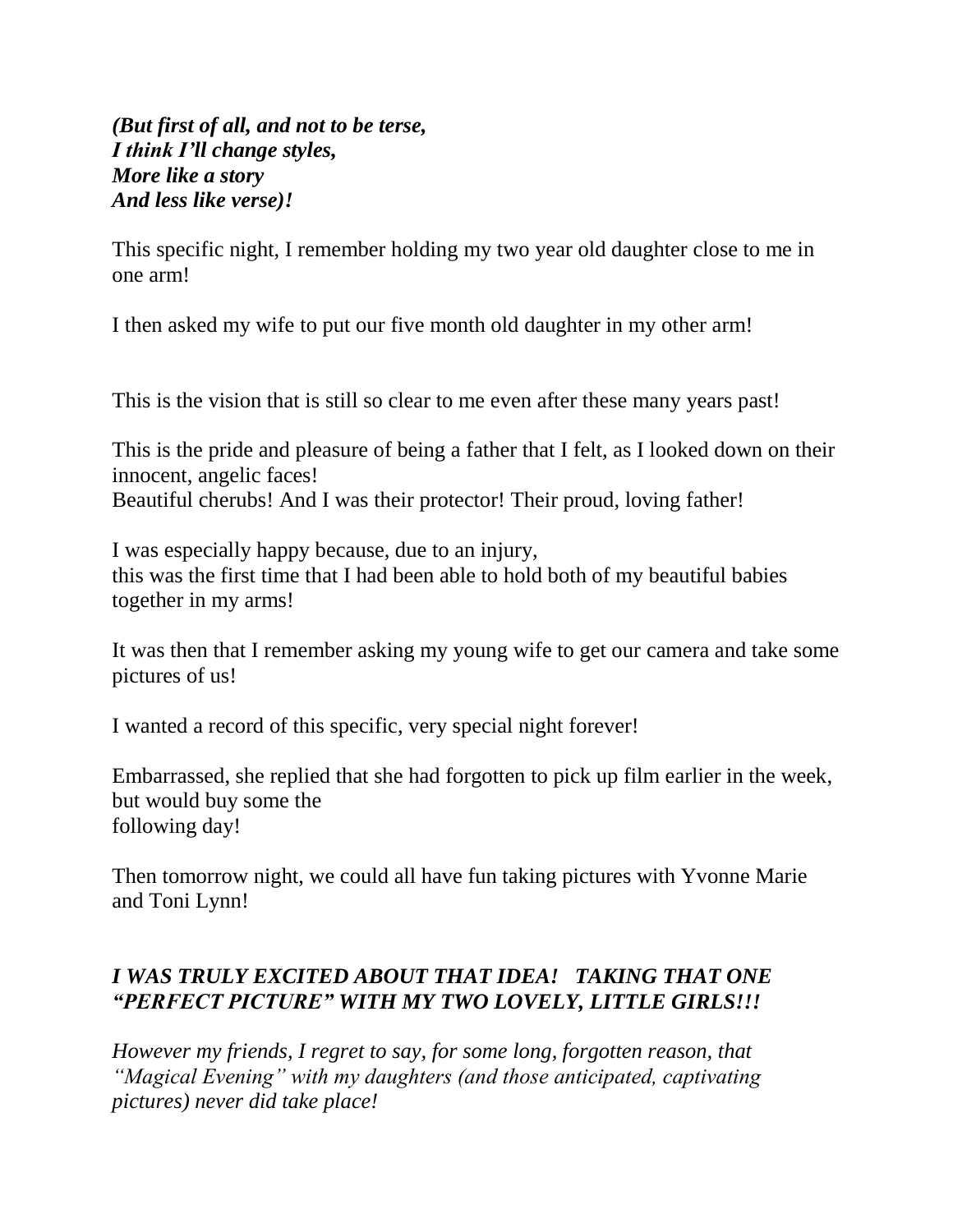*You blink an eye and time has past! Just disappeared! Vanished! Gone!*

*A sudden bolt of lightning, a clap of thunder, & an entire day EXPLODES into a void of nothingness!*

*Where had the past four weeks gone? They had just disappeared! Up! Gone! Like a whisp of smoke!*

*And the Breath of Life of one of my beautiful, darling daughters had been mysteriously taken away!*

*Her time on earth abruptly ended! Stopped like the final grain of sand sliding through an hour glass!*

*An eerie presence now pervaded the air and a strange peacefulness enveloped her room! The calmness was powerful, almost overwhelming!*

*A tiny little Angel scurries around gathering up all of the unused Breathes of Life and is then quickly transported away on a beautiful, fluffy cloud back up into the Heavens!*

*A Children's Choir sings a soulful litany of hymns that announce the arrival of another innocent child as She crosses the threshold and enters into The Children's Eternal Garden Of Love and Charity!*

*"YES", Dear Readers, my youngest Little Angel…..TONI LYNN (only six months old)… W A S D E A D!!!* 

*The newest victim of what the medical community now referred to as something new-Sudden Infant Death Syndrome" (SIDS)!!!*

*Now for those of you who have stayed and shared my intimate, long ago grief, THESE are the pictures deeply etched inside my mind forever!!!*

## *THESE ARE THOSE "SPECIAL" PICTURES - - - NEVER TAKEN (But Never Lost and Never Forgotten)!!!*